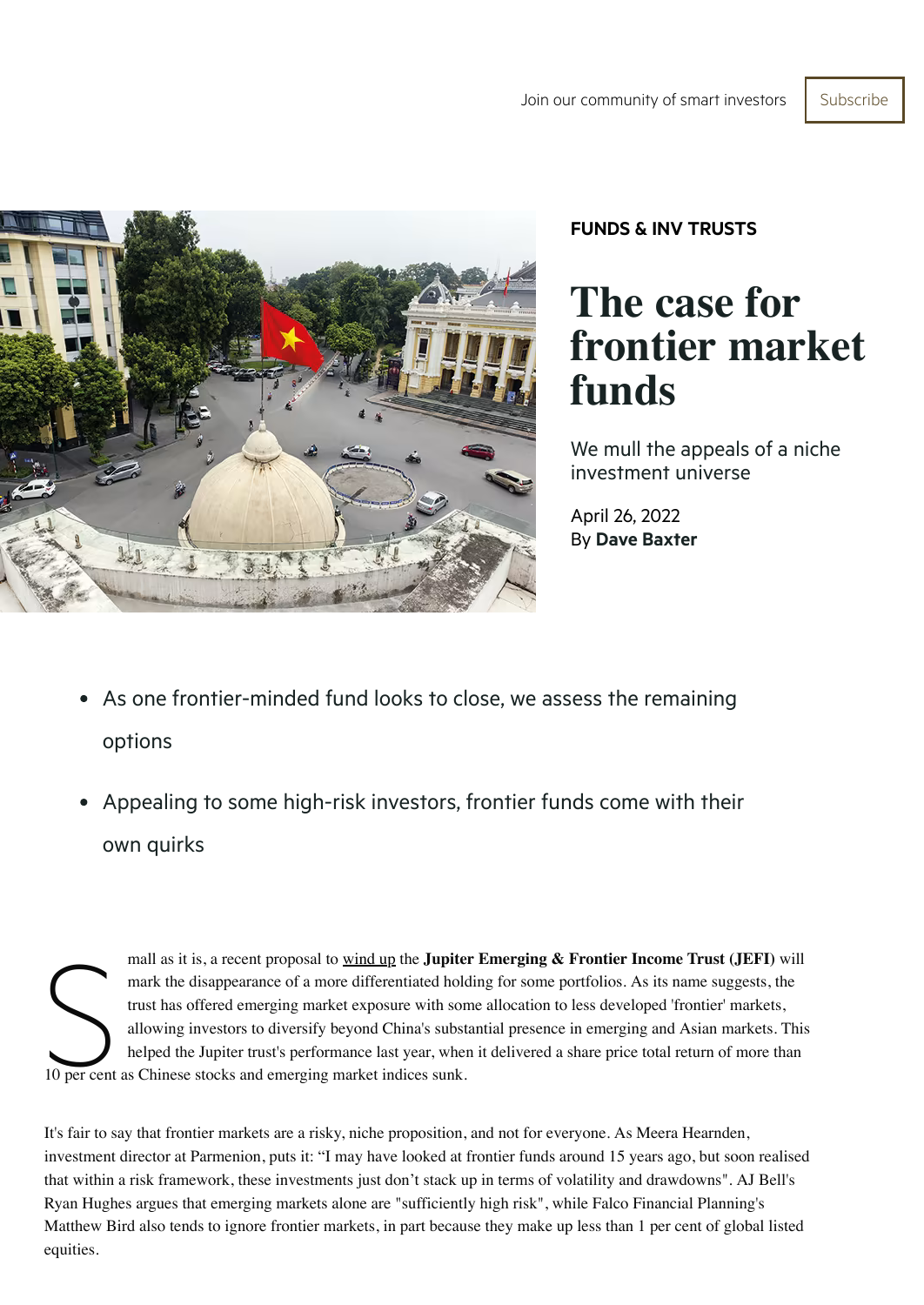Nevertheless, a small allocation to frontier markets can be another option for investors who have a high risk appetite and see the appeal of younger markets with their own secular growth story. As our chart shows, frontiers can at times power ahead when their 'emerging' counterparts struggle. That said, the funds available come with their own idiosyncracies.

## Vietnam looms large

As mentioned, frontier markets have been a bright spot in a difficult time for their more established peers. Last year, when a sharp sell-off in Chinese equities hurt the performance of the MSCI Emerging Markets index, its frontier equivalent performed nearly as strongly as the MSCI World index in sterling terms.



## **FRONTIER MARKETS VERSUS EM**

This partly reflects the fact that the MSCI Frontiers index has a big weighting to Vietnam, a market that has done well on the back of an export boom and a growing middle class, among other factors. It made up 30.1 per cent of the index at the end of March, with other markets such as Morocco, Bahrain, Iceland and Romania also featuring significantly, albeit at much lower weightings.

Vietnam is certainly the dominant part of the frontier story for now: the single-country investment trusts operating in frontier markets (by MSCI classification) all focus on Vietnam. All three, **Vietnam Enterprise Investments (VEIL)**, **VietNam Holding (VNH)** and **Vietnam Opportunity (VOF)**, have delivered big net asset value (NAV) and share price returns, both in recent months and years, with VietNam Holding leading the charge on both fronts of late. The fund had just 25 holdings at the end of March, with a focus on industrialisation, domestic consumption and urbanisation. The biggest holding, making up around a tenth of the fund, was in **FPT Corporation (VN:FPT)**, an information technology service provider. The fund's biggest 10 positions made up nearly two-thirds of assets.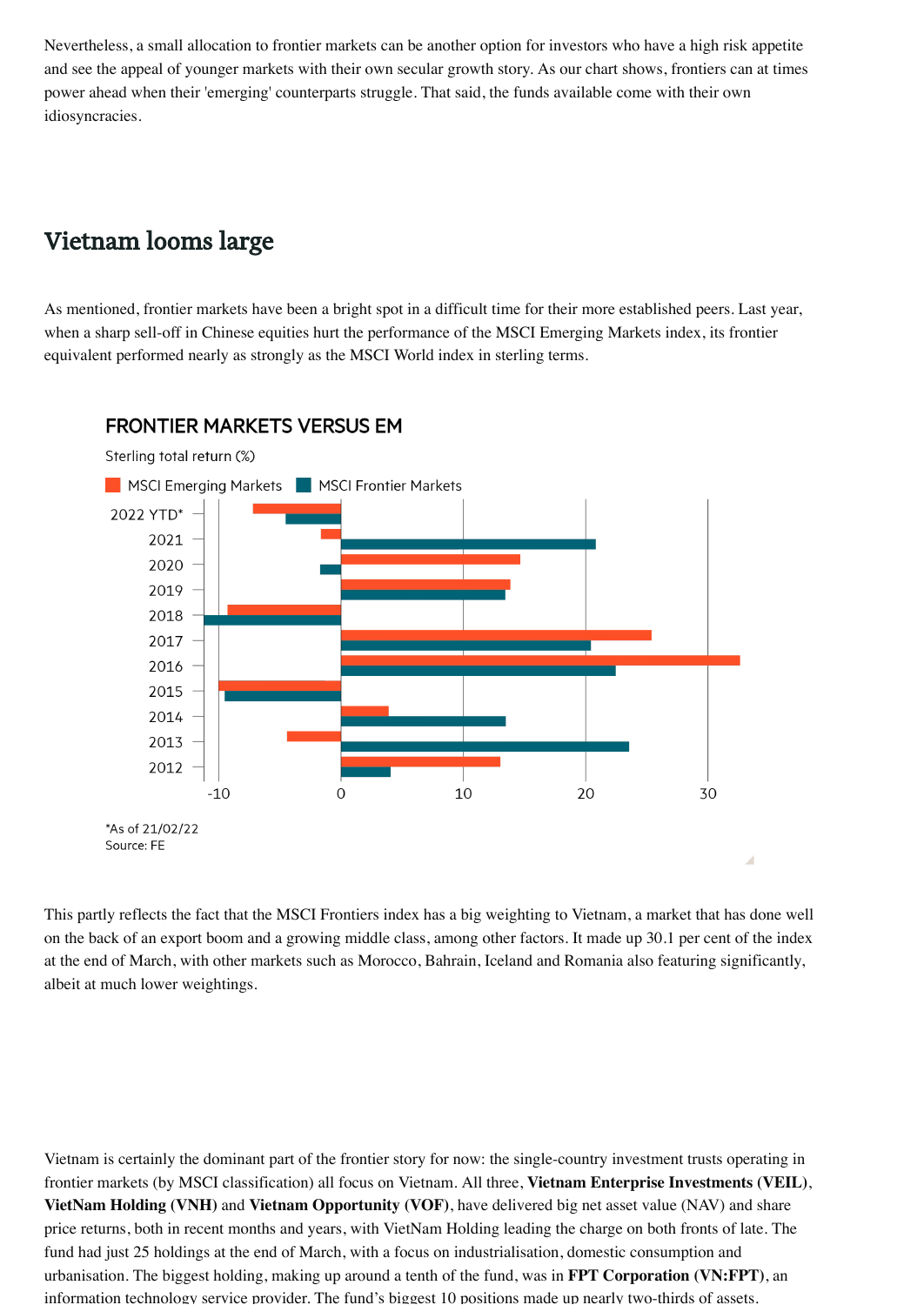information technology services provider. The fund significations made up nearly two thirds  $\sim$ 

All three funds take a similarly concentrated approach, and unsurprisingly share some holdings such as FPT – although Vietnam Opportunity has tended to have a greater focus on unlisted companies. It's notable that all three have seen their shares trade on chunky discounts to NAV despite strong returns – potentially providing a slight valuation buffer if the shine does come off the market.

# Other options

Allocation (%)

High levels of stock concentration is a common issue in frontier markets investing, but funds can get around this in part by their use of definitions. **BlackRock Frontiers Investment Trust (BRFI)**, probably the best known product in the market and a name to repeatedly appear in the IC's [annual list](https://www.investorschronicle.co.uk/ideas/2021/09/09/top-50-funds-2021-emerging-markets/) of top active funds, can invest in any country which is neither part of the MSCI World index of developed markets, nor one of the eight largest countries by market capitalisation in the MSCI Emerging Markets index. That wording allows it to invest in the likes of Saudi Arabia and Indonesia, the trust's top two country allocations as of earlier this year, both of which are classified as emerging markets by MSCI. This has allowed the trust to diversify beyond Vietnam, which made up 8.9 per cent of assets at the end of February. But as our chart shows, many frontier funds remain heavily exposed to the country.



### **RECENT VIETNAM EXPOSURES IN FRONTIER FUNDS**

HSBC, Schroders and Templeton figures from end Feb. All others from end March. Source: Fund factsheets

The BlackRock trust tends to offer a juicy yield, even if the team doesn't target income, and the portfolio fared well on a total return basis in 2021 following a few years to forget. Elsewhere, GDIM investment director Tom Sparke favours **T Rowe Price Frontier Markets Equity (LU1079768849)**, saying that it offers "a diverse and high-quality mix of frontier opportunities". The fund had 55 holdings at the end of March, and as our chart shows Vietnam made up 36.8 per cent of the portfolio.

In theory, frontier market investing lends itself well to an active approach, given that such markets should be illiquid and under researched. Yet Hughes says he would favour a passive approach here. "That feels counterintuitive given the potential inefficiency in frontier markets but given the very disparate nature of the countries and economies, I'd suggest it might be quite difficult for managers to call the market correctly on a consistent basis," he explains.